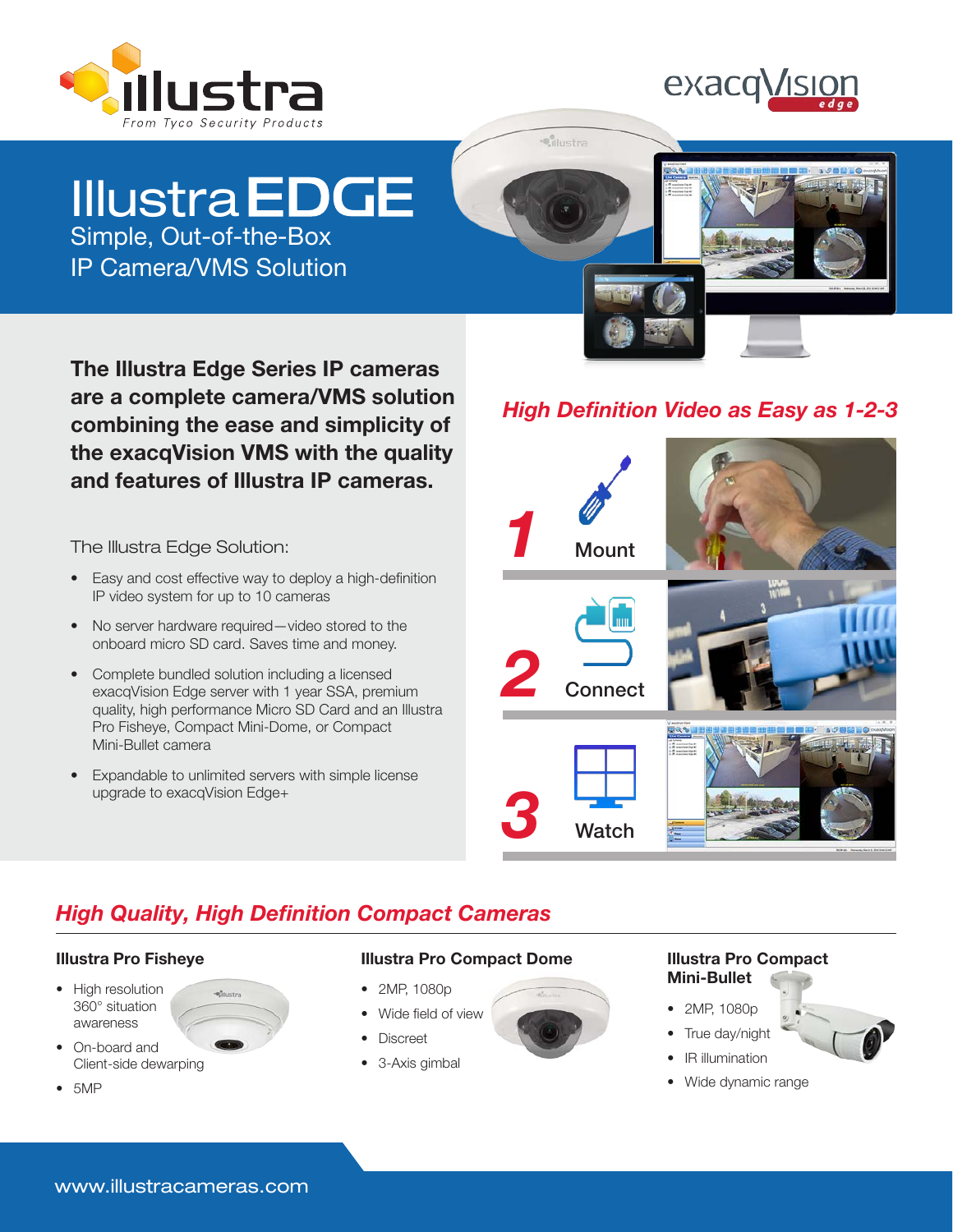# **Specifications**

## Ideal Illustra Edge Applications

- Small retail or office installations where less than 10 cameras are needed
- Remote sites where server hardware installations is not practical (power transformer sub-stations, oil & gas wells)
- Enterprise installations with the need to deploy cameras not included or accessible on the central surveillance system
- Environments with unreliable wireless or WAN connectivity – camera records even when network is down
- Monitor remote server rooms independently of building surveillance recording.



|--|

| SD Card                                                                                                                                                                           | Camera Resolution |         |        |        |  |  |  |
|-----------------------------------------------------------------------------------------------------------------------------------------------------------------------------------|-------------------|---------|--------|--------|--|--|--|
|                                                                                                                                                                                   | 1MP               | 2MP     | 3MP    | 5MP    |  |  |  |
| 32GB                                                                                                                                                                              | 13 days           | 6 days  | N/A    | N/A    |  |  |  |
| 64GB                                                                                                                                                                              | 27 days           | 12 days | 8 days | 5 days |  |  |  |
| Typical storage experience based on recording at 10 fps at 15% motion using H.264 codec. Results will vary. 10 days motion based video recording (in most installation use-cases) |                   |         |        |        |  |  |  |

\* Upgrade to Edge+ to archive more video to an exacqVision S-Series network storage appliance or other compatible NAS appliance.

#### exacqVision Edge

| System                                               |                                                                       |
|------------------------------------------------------|-----------------------------------------------------------------------|
| Maximum simultaneous cameras                         | 10                                                                    |
| Free Windows, Linux, or Mac clients                  | Yes                                                                   |
| Browser-based viewing of live/stored video           | with installation of free PC web service software                     |
| Tablet/smartphone based viewing of live/stored video | with installation of free web service software on a separate computer |
| Client-side dewarp of fisheye camera                 | Yes                                                                   |
| Client bandwidth throttling                          | Yes                                                                   |
| Pre-post alarm recording                             | Yes                                                                   |
| Soft triggers                                        | Yes                                                                   |
| <b>Live View</b>                                     |                                                                       |
| View cameras on multiple monitors                    | Yes                                                                   |
| PTZ control and presets                              | Yes                                                                   |
| Digital PTZ controls and presets                     | Yes                                                                   |
| Motion and alarm indication                          | Yes                                                                   |
| Search, Playback, Export, and Archive                |                                                                       |
| exacqReplay instant replay                           | Yes                                                                   |
| Thumbnail and timeline event search                  | Yes                                                                   |
| Multi-camera playback                                | Yes                                                                   |
| Export video to DVD                                  | Yes                                                                   |
| Export video to .AVI, .MOV, or .EXE file             | Yes                                                                   |